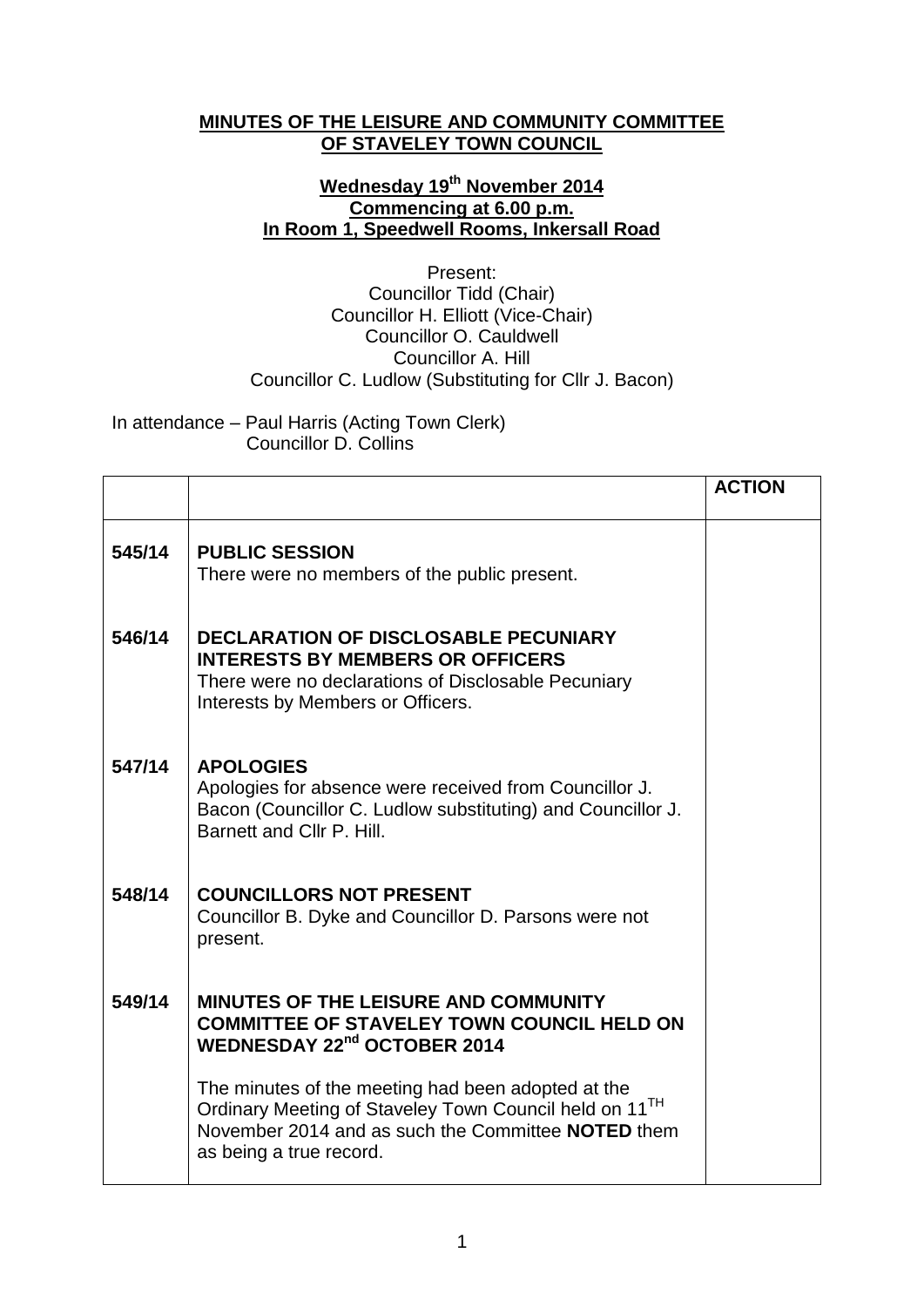| 550/14 | <b>MATTERS ARISING FROM THE MINUTES OF THE</b><br>LEISURE AND COMMUNITY COMMITTEE OF STAVELEY<br>TOWN COUNCIL HELD ON WEDNESDAY 22ND<br><b>OCTOBER 2014</b><br>No matters arising were raised.                                                                                                                                 |
|--------|--------------------------------------------------------------------------------------------------------------------------------------------------------------------------------------------------------------------------------------------------------------------------------------------------------------------------------|
| 551/14 | <b>WORLD WAR I WORKING PARTY</b><br>It was discussed as to whether Staveley Town Council<br>needed to have representation on the World War 1 Working<br>Party. The Chair informed the Committee that Councillor S.<br>Bagshaw and Councillor Parsons would remain on the<br>Working Party but would attend not as Councillors. |
|        | It was RECOMMENDED - That on future Agenda the<br>subject heading would be World War 1 and not World War 1<br><b>Working Party.</b>                                                                                                                                                                                            |
|        | It was noted that Councillors would like to see copies of the<br>World War 1 Working Party minutes                                                                                                                                                                                                                             |
| 552/14 | <b>ELDERLY CITIZENS - CHRISTMAS</b>                                                                                                                                                                                                                                                                                            |
|        | Councillor H. Elliott informed the Committee that it had been<br>suggested that a Christmas dinner be served at the Elderly<br>Citizens' Christmas Party rather than a buffet.                                                                                                                                                 |
|        | The Chair informed the Committee that the date would be<br>the 19 <sup>th</sup> December and the entertainment had been booked.                                                                                                                                                                                                |
|        | With regard to the Christmas Dinner it was felt that there<br>was insufficient cooking equipment within the kitchen to<br>prepare a Christmas dinner.                                                                                                                                                                          |
|        | It was RECOMMENDED $-$ (i) That a buffet should be<br>served at the Elderly Citizens' Christmas Party, following the<br>same format as in previous years.<br>- (ii) That refrigeration be looked at in the Speedwell Rooms<br>kitchen.<br>- (iii) To source raffle prizes for the event.                                       |
| 553/14 | <b>CHRISTMAS LIGHTS</b><br>Regarding the Staveley Town Council Christmas Tree,<br>Councillor A. Hill informed the Committee he had spoken to<br>Andy Bond from Chesterfield Borough Council. He said that<br>Staveley Town Council's Annual Christmas Tree lights<br>should not be plugged into the lamp post as had happened  |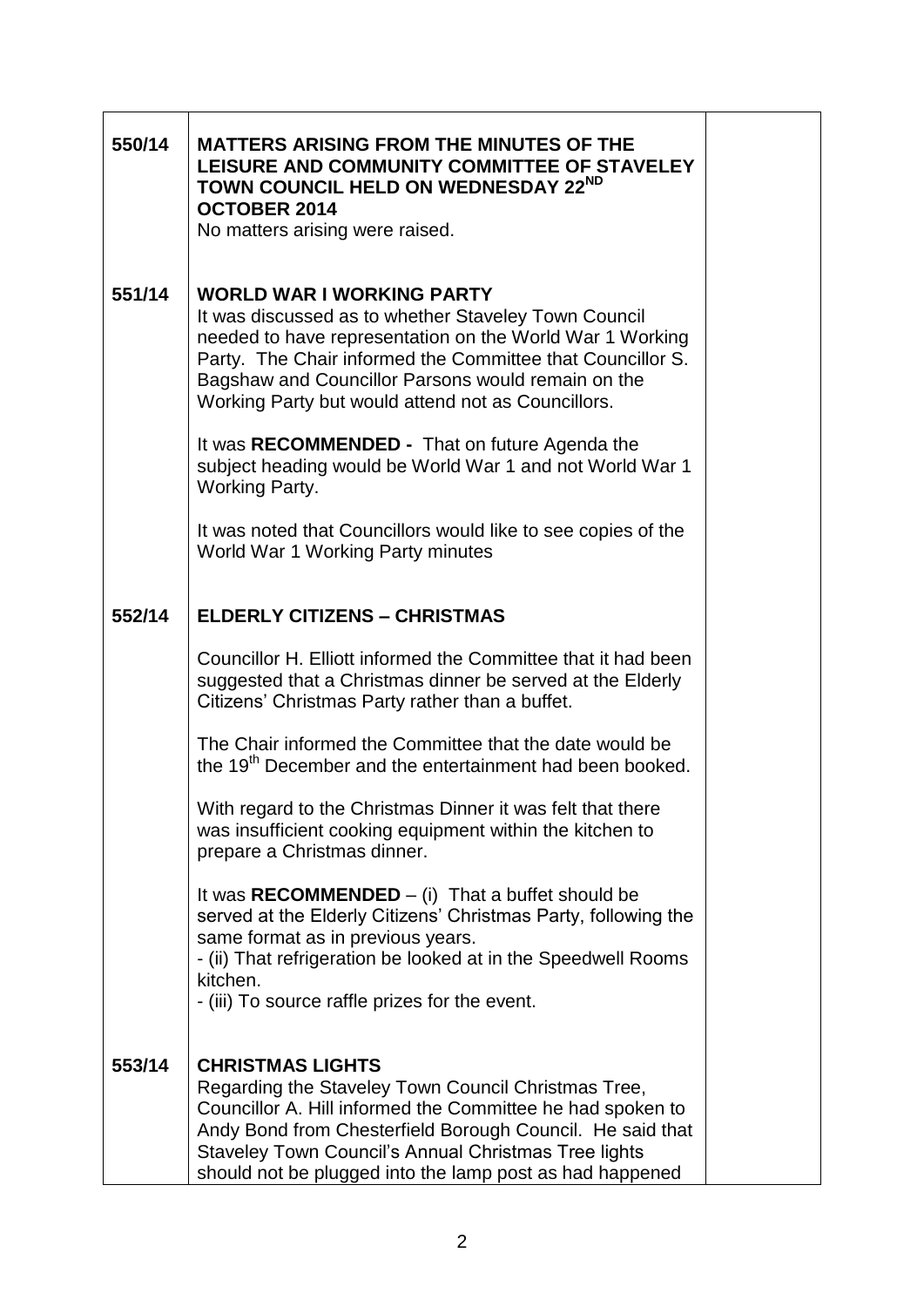| in the past.                                                                                                                                                                                                                                                                                        |  |
|-----------------------------------------------------------------------------------------------------------------------------------------------------------------------------------------------------------------------------------------------------------------------------------------------------|--|
| Councillor A. Hill informed the Committee that there was a<br>transformer in the Market Store which the market stall lights<br>should be plugged into. The Transformer was PAT tested<br>and Chesterfield Borough Council electricity was supplied up<br>to the transformer.                        |  |
| Councillor C. Ludlow informed the Committee that Jake Wild<br>had been informed by Andy Bond that electric sockets were<br>under bollards to use for Christmas lights, and that the<br>Christmas Tree could be plugged in this year.                                                                |  |
| DOR examined the electrics in the Market Square earlier in<br>the year, but a quote had never been received. Jake was<br>going to chase up this quote.                                                                                                                                              |  |
| The Acting Town Clerk informed members that the<br>Christmas Tree was put up by Staveley Town Council but<br>the Christmas Lights were put up by a company.                                                                                                                                         |  |
| Councillor A. Hill informed the Committee that everything<br>was in place for the stall lights to go up on Friday 5 <sup>th</sup><br>December as the transformer was in the Market Store and<br>the lights had been tested.                                                                         |  |
| It was RECOMMENDED – For Jake Wild to get the quote<br>from DOR for work that was required to be undertaken to the<br>electrics within the Market Square.                                                                                                                                           |  |
| The Acting Town Clerk informed the Committee that a quote<br>for £5,000 had been received for the Christmas Lights to be<br>erected in Staveley. The quote would cover lights along<br>High Street, The Market Square and the area around the<br>bus stops.                                         |  |
| Councillor C. Ludlow informed the Committee that she had<br>spoken with Robert from Civic Pride informing him that the<br>maximum spend would be £5,000. Church Street would not<br>be covered as there were problems with timers. The lights<br>would be erected by 3 <sup>rd</sup> December 2014. |  |
| Robert from Civic Pride had suggested a meeting at the end<br>of January 2015 to assess existing Christmas lights, i.e.<br>repairs to timers etc., or whether to hire. Councillor C.<br>Ludlow suggested it may be best to hire Christmas lights in<br>future with regard to repairs and storage.   |  |
| Councillor C. Ludlow informed Members that a Working<br>Party was to be held the following evening to discuss details                                                                                                                                                                               |  |